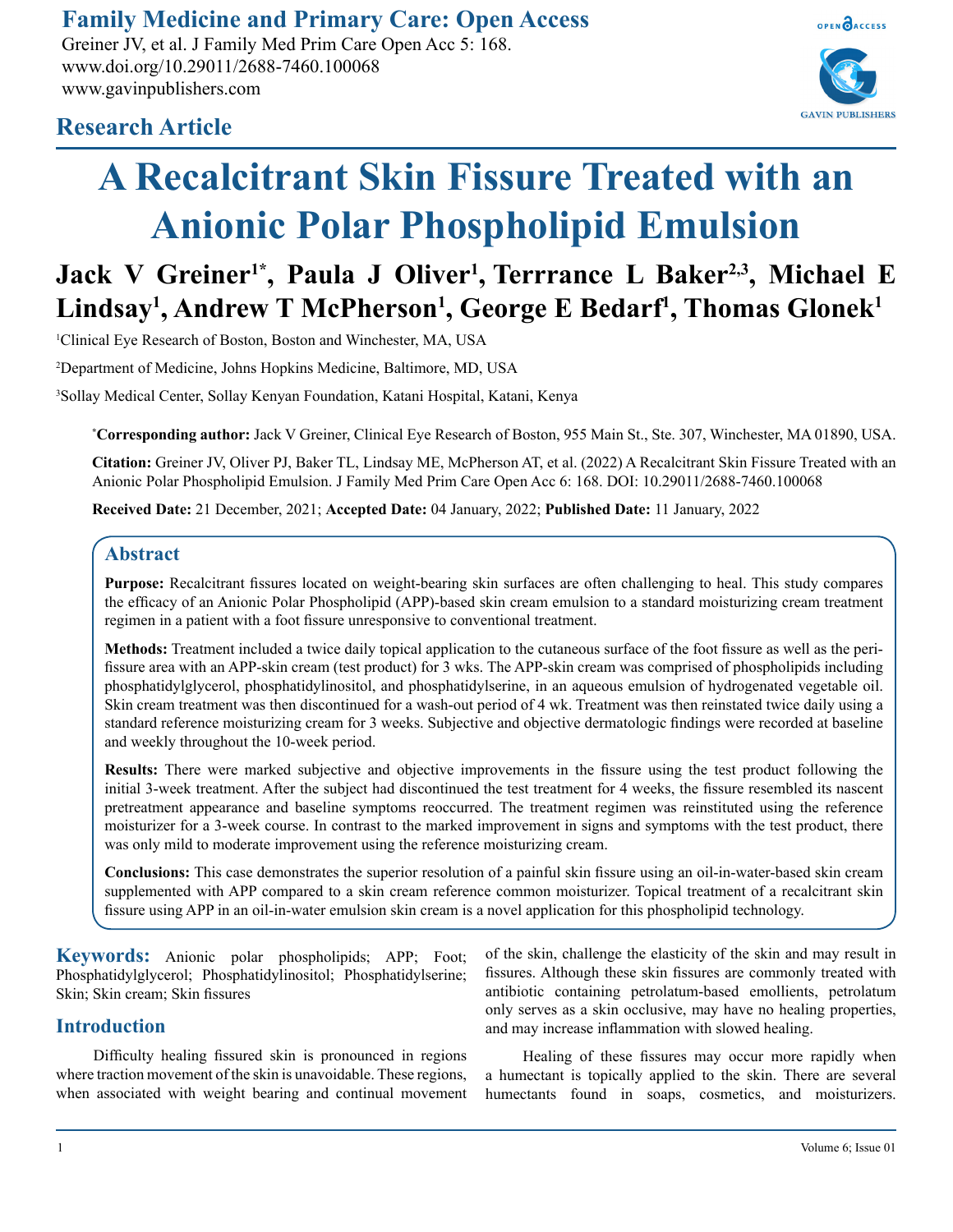They include glycerin, honey, aloe Vera, and lactic acid. An alternative is an Anionic Polar Phospholipid (APP)-hydrogenated vegetable oil-based emulsion, containing phosphatidylserine, phosphatidylinositol, and phosphatidylglycerol. When this emulsion is applied topically, the hydration status of the skin surface is improved with repair of the bricks and mortar of skin [1-3]. This APP technology fortifies and stabilizes the lipid layers [4-7].

Eye drops containing APP technology when topically applied to the ocular surface in patients with dry eye conditions is highly effective [4-7]. With instillation of eye drops into the tear film onto the ocular surface, spillage onto surrounding periorbital skin often occurs especially at the lateral canthus. Clinical observation of periorbital skin abnormalities such as the static fine lines and wrinkles found at the lateral canthus or "crows feet", demonstrated improvement. This observation was thought to be due to the humectant property of the anionic phospholipid formulation. Accordingly, the APP-based emulsion used as an eye drop was reformulated into a skin cream emulsion in a humectant. Using this emulsion, skin conditions including seborrhea [8,9], psoriasis [8,9], and radiation burns [10], were treated. APP-based emulsion was observed to improve dry skin even on the calloused rim of the heel of the foot [8]. This observation suggested that the APP emulsion skin cream may be effective in healing a fissure on the hyperkeratotic foot skin.

There are a number of factors that can impede healing of a fissure such as (1) skin with an increased degree of keratinization, (2) skin with reduced degrees of moisturization, and (3) skin in locations where repetitive movement is necessitated and subjected to physical pressure, such as weight-bearing of the ventral surface of the foot. Traditional humectants and moisturizers may be ineffective under these conditions.

The skin region overlying the distal portion of the first metatarsal of the foot represents challenges due to the increased stress of the skin, which occurs during the activities of standing, walking, or running. This is especially important in people with a high Body Mass Index (BMI). Skin fissures located on the ventral plantar surface of the foot, and more specifically the rounded protuberance over the distal portion of the first metatarsal bone of the foot at the base of the big toe, can result in discomfort or sharp pain, which can limit weight-bearing activities. The purpose of this

study was to compare the efficacy of an APP-based skin cream emulsion to a standard moisturizing cream treatment regimen in a patient with a foot fissure unresponsive to conventional treatment.

#### **Methods**

The patient was a 65-year-old Caucasian male 1.73 m in height weighing 140 kg with a recalcitrant skin fissure located on the ventral skin surface of the left foot. The skin involved in the fissure corresponded to the region over the distal end of the first metatarsal. Informed consent was obtained. All tenets of the Declaration of Helsinki for the protection of human subjects in medical research were strictly observed. Patient history included no smoking of tobacco, occasional use of alcohol, and no diabetes, hypertension, or other diseases affecting the circulatory system. The only pertinent dermatologic history included the occurrence of warty excrescences and psoriasis though not present on the foot. Systemic history otherwise appeared to be non-contributory. The patient denied having any drug allergies. Systemic medication included long-term warfarin sodium prescribed after the patient suffered from an infection of unknown etiology requiring surgical intervention of the right knee unrelated to a vascular diagnosis.

For more than an 11-year period, the patient experienced a poor or absent response to a large  $(>=20)$  variety of topically applied foot skin preparations (moisturizers and humectants) prescribed in order to heal the fissure. These skin preparations included Over The Counter (OTC) medicated and unmedicated topical creams, lotions, and ointments. These skin care products were used according to manufacturer's directions, all in an attempt to heal the foot fissure. The severity of the fissure waxed and waned to a mild degree with a number of these skin care products. No or little measurable visual or tactilely appreciated recovery of signs or symptoms occurred.

Examination of the left foot revealed the presence of a deep linear gaping fissure oriented in the sagittal plane and located in the central region of the ball of the foot (Figure 1). The fissure was surrounded by hyperkeratotic, thick, dry, flaky, calloused skin. The base of the fissure had no evidence of hemorrhage or scab. The fissure caused constant moderate to severe discomfort while ambulating such that the patient favored weight bearing on the right foot. Discomfort and difficulty in healing was believed to be further exacerbated with the high BMI.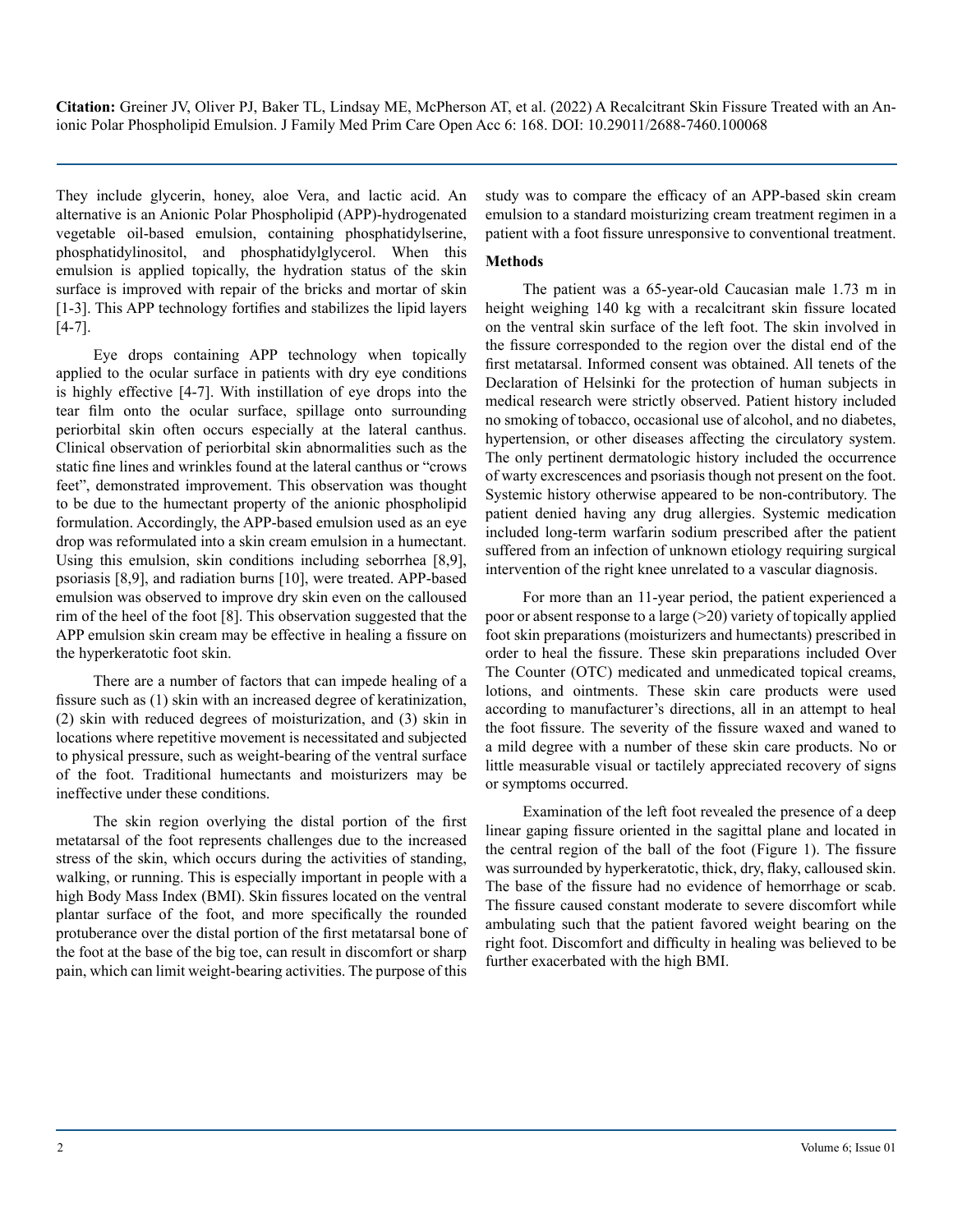

**Figure 1: a)** Clinical photograph of foot at baseline prior to treatment demonstrating the dimensions of a recalcitrant foot fissure; **b)** 1 week following daily treatment using the APP-skin cream; **c)** 2 weeks following daily treatment using APP-skin cream; **d)** 3 weeks of following daily treatment using APP-skin cream indicating a closed fissure. All figures approximate the same magnification.

# **Skin Cream Preparation**

#### **Test product**

**Proprietary APP skin cream:** The active ingredients are the anionic polar phospholipids, principally phosphatidylserine, phosphatidylinositol, and phosphatidylglycerol and hydrogenated vegetable oil. These ingredients were prepared in a water-soluble cream formulation. All components comprising the test product (cream) used in this study were Generally Recognized As Safe (GRAS) by the United States Food and Drug Administration (FDA) which are chemicals or substances exempted from the usual Federal Food, Drug, and Cosmetic Act (FFDCA) tolerance requirements.

**Comparative reference moisturizer cream:** Eucerin® Intensive Repair Extra-Enriched Foot Cream (Beiersdorf AG, Hamburg, Germany). The ingredients listed for this cream are water, glycerin, urea, cetearyl alcohol, sodium lactate, capric/ caprylic stearic triglyceride, petrolatum, ethylhexyl cocoate, hydrogenated cocoglycerides, octyldodecanol, aluminum starch octenylsuccinate, dimethicone, sorbitan stearate, PEG-40 castor oil, sodium cetearyl sulfate, carbomer, lactic acid, phenoxyethanol [11].The Eucerin reference moisturizer was selected as an available OTC and representative of a market leader in the United States at the time of this study.

#### **Treatment Protocol**

The patient applied no foot skin preparations for two weeks prior to the initiation of the test sequence. Furthermore, the patient abstained from attempting to perform any self-debridement of loose dry or peeling skin for the same period prior to testing. Other than the test APP cream and the reference moisturizer cream, no other foot products were used during the 10 week course of the test sequence. The foot was cleaned daily in the usual manner by bathing with the same moisturizing soap and warm water regimen customarily used. During the test sequence the patient wore shoes and socks during the course of the day for approximately 12 hours. The brand and make of both properly fit footwear and stockings were not varied during the test sequence. Open label APP skin cream bottles of the same lot number were provided to the patient with specific instructions for application. Creams were applied topically and liberally with the index finger twice daily to the fissure and peri-fissure area. The peri-fissure area included the skin extending no more than 2 cm from any fissure border. The APP-skin cream was repeatedly and successively applied and rubbed into the skin until the skin being treated was unable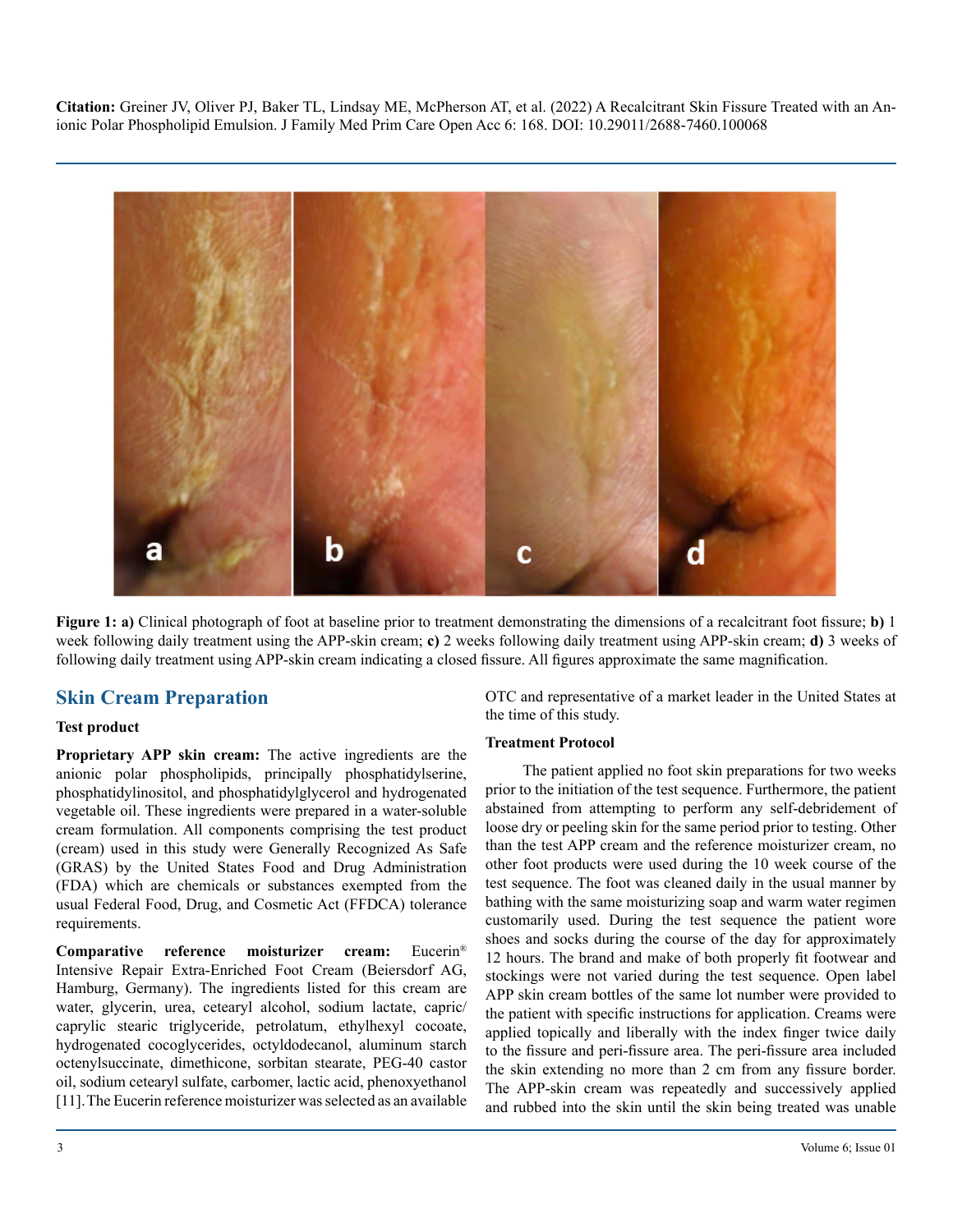to absorb additional cream. This method required 3-5 applications over several minutes of a finger-tip amount before the skin was observed to prohibit further absorption. For the control reference moisturizer cream, the method of application was identical in methodology and amounts used as detailed above for the APP-skin cream.

**Test Sequence:** After 3 weeks of twice-daily application of the test APP-skin cream, treatment was discontinued for a period of 4 weeks. Subsequently, treatment resumed with the control topically applied reference moisturizer. This cream was used and applied in the same manner and frequency as the test cream for a period of 3 weeks. Both the APP and the reference moisturizer creams were fragrance-free.

#### **Data Acquired**

Subjective impressions were recorded weekly based on the patient's grading observations of the degree of peeling, dryness, softness, and smoothness, and any degree of overall improvement of the skin fissure and the hyperkeratosis of the peri-fissure area over baseline. These subjective impressions were considered reliable since the patient had 11 years of treatment experience and was able to articulate the degree of its severity with confidence. Grading was recorded from the patient's response for each of these characteristics on a scale of 0-3 (Table 1). Grading was recorded for each characteristic respectively such that 0 was classified as the following: no observable evidence of peeling, no evidence of dryness, softness was assessed by palpation, and characterized as very soft; smoothness was assessed by palpation and characterized as very smooth; grade 1, mild evidence of peeling and dryness and palpable evidence of softness characterized as moderately soft and smoothness characterized as moderately smooth; grade 2, a moderate degree of peeling and dryness and softness described as somewhat soft and smoothness described as somewhat smooth; and grade 3, severe peeling and dryness and an absence of softness as evidenced as palpable firmness (not soft) and smoothness as evidenced by palpable roughness (not smooth). This simplified grading system was employed to assure repeatable acquisition of data and avoid inaccuracies. The degree of overall improvement was recorded as the patient's estimate of an overall impression of a change in signs and symptoms combined and compared to baseline on a scale of 0 to 100%. Patient subjective results were recorded without the patient having access to the examiners grading results to avoid the bias of grading by the patient being influenced by the examiner's results.

| <b>Skin Condition</b> | <b>Grade</b> 0 | Grade 1           | Grade 2          | <b>Grade 3</b> |  |  |
|-----------------------|----------------|-------------------|------------------|----------------|--|--|
| Peeling               | No peeling     | Mild peeling      | Moderate peeling | Severe peeling |  |  |
| Dryness               | No dryness     | Mild dryness      | Moderate dryness | Severe dryness |  |  |
| Softness              | Very soft      | Moderately soft   | Somewhat soft    | Not soft       |  |  |
| <b>Smoothness</b>     | Very smooth    | Moderately smooth | Somewhat smooth  | Not smooth     |  |  |

**Table 1:** Skin fissure and peri-fissure grading scale for peeling, dryness, softness, and smoothness.

Physical examination of the patient's foot fissure and peri-fissure area was performed weekly. In addition to patient assessments, dermatologic observations recorded by two independent examiners included visual and palpatory examination for peeling and dryness as well as tactile examination and palpation for softness and smoothness graded on a scale of 0-3. Grading was recorded according to the same scale (Table 1) used by the patient. Grades in 0.5 increments in all categories measured were allowed. All measurements and assessments from both examiners were averaged and disputed differences were few and never greater than 0.5. Fissure size was measured with a millimeter ruler and fissure depth estimated. Photo-macrography was used to document the baseline condition of the fissure prior to starting treatment and thereafter prior to examination and on a weekly basis throughout

the 10-week period. The overall assessment of improvement or no improvement in the condition of the fissure and peri-fissure area was made on a composite of visual observation, physical measurements, and palpatory examination scores.

#### **Results**

At baseline, fissure length was 21.0 mm, width 1.5 mm, and depth was more than 1 mm (Figure 1a). Examiner objective assessment (Table 2) revealed the skin of the fissure and perifissure areas were observed to have severe peeling (Grade 3.0), severe dryness (Grade 3.0), and absence of softness (Grade 3.0) and smoothness (Grade 3.0). Subjective assessments of the fissure and peri-fissure area by the patient indicated severe peeling (Grade 3.0), severe dryness (Grade 3.0), and no evidence of softness (Grade 3.0) or smoothness the surface being rough (Grade 3.0).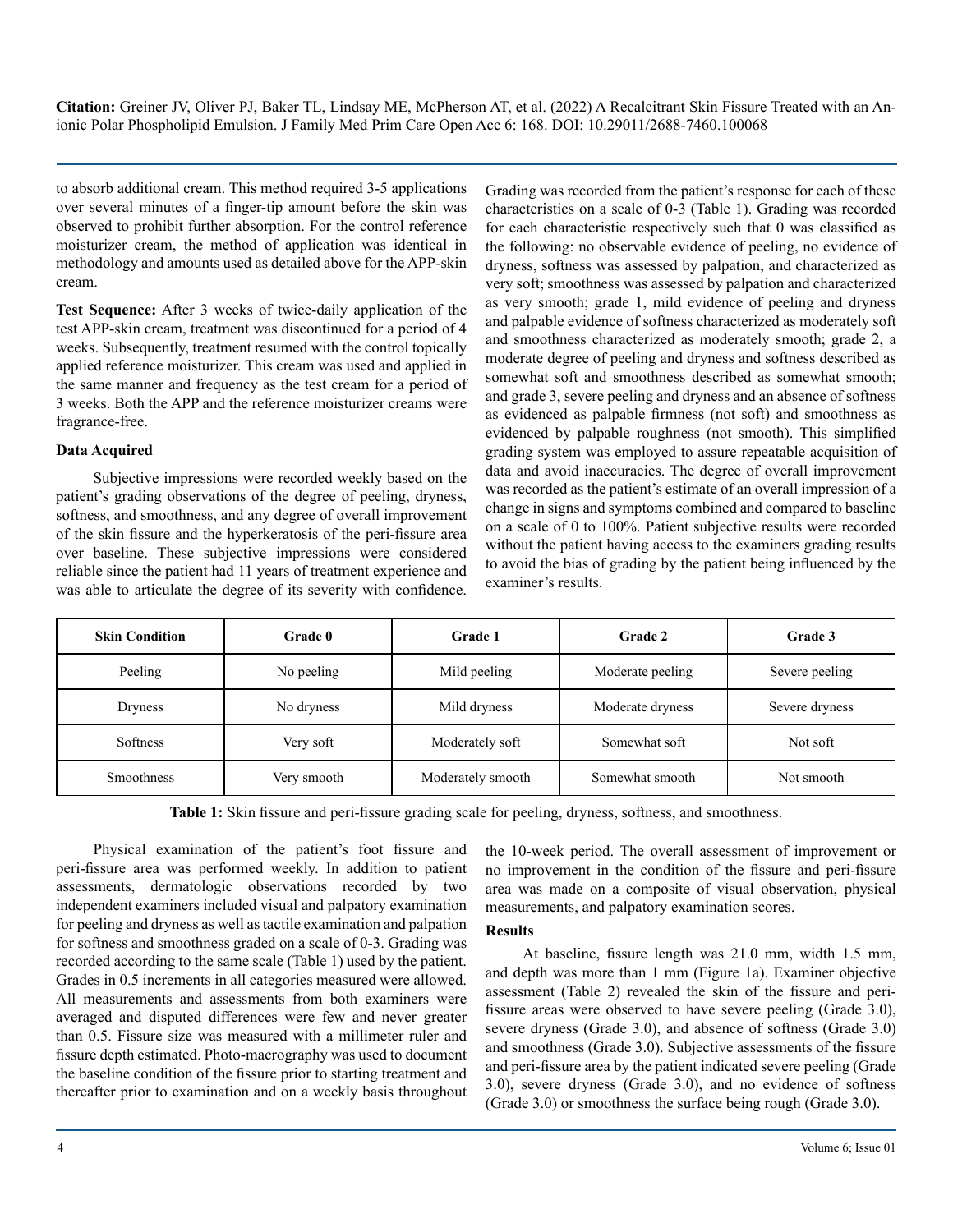| <b>Skin</b><br>Condition | <b>APP Skin Cream Treatment</b> |      |        |      |        |      |                  | <b>Reference Moisturizer Treatment</b> |     |      |        |            |        |      |         |      |
|--------------------------|---------------------------------|------|--------|------|--------|------|------------------|----------------------------------------|-----|------|--------|------------|--------|------|---------|------|
|                          | <b>Baseline</b>                 |      | Week 1 |      | Week 2 |      |                  | Week 3<br>Week 7                       |     |      | Week 8 |            | Week 9 |      | Week 10 |      |
|                          | Obi                             | Subi | Obi    | Subi | Obi    | Subi | Obi              | Subi                                   | Obi | Subi | Obi    | Subi       | Obi    | Subi | Obi     | Subi |
| Peeling                  | 3.0                             | 3.0  | 1.0    | 1.5  | 0.5    | 0.5  | $\Omega$         | $\theta$                               | 3.0 | 3.0  | 2.5    | 2.0        | 1.5    | 1.0  | 0.5     | 0.5  |
| Dryness                  | 3.0                             | 3.0  | 2.0    | 2.0  | 0.1    | 0.5  | $\Omega$         | 0                                      | 3.0 | 3.0  | 3.0    | 3.0        | 2.0    | 2.0  | 2.0     | 1.5  |
| Softness                 | 3.0                             | 3.0  | 2.0    | 2.0  | 1.5    | 1.5  | 1.0 <sub>1</sub> | 0.1                                    | 3.0 | 3.0  | 2.5    | 3.0        | 2.0    | 2.0  | 2.0     | 1.5  |
| <b>Smoothness</b>        | 3.0                             | 3.0  | 2.0    | 2.0  | 1.5    | 1.0  | 1.0              | 0.5                                    | 3.0 | 3.0  | 2.5    | 3.0        | 2.0    | 2.0  | 2.0     | 1.5  |
| Improvement              |                                 |      |        | 50%  |        | 75%  |                  | 80%                                    |     |      |        | $\leq$ 25% |        | 50%  |         | 50%  |

**Table 2:** Subjective and objective grading scores for peeling, dryness, softness, and smoothness at baseline prior to AAP skin cream treatment at 0 weeks and prior to reference moisturizer treatment at 7 weeks. APP skin cream treatment; reference moisturizer treatment, **Obj:** Objective assessment scores by examiners; **Subj:** Subjective patient assessment scores. Improvement, as described by the patient in a percentage over baseline for AAP skin cream and reference moisturizer.

After 1 week of topical application of the test cream (Figure 1b), fissure dimensions changed minimally from baseline. With objective examiner evaluation peeling was improved (Grade 1.0) and dryness was moderate (Grade 2.0). Softness and smoothness improved to somewhat soft and somewhat smooth to Grade 2.0. The overall status of the fissure appeared to have improved considerably in physical appearance and palpatory examination. Subjective patient assessments by degree of peeling improved to Grade 1.5, dryness to moderate (Grade 2.0) and softness and smoothness to somewhat soft and somewhat smooth (Grade 2.0). The subjective patient impression of overall improvement was estimated at 50%.

After 2 weeks of using the test cream (Figure 1c), fissure length decreased to 17 mm, width 1 mm, and depth appeared the same. Objectively, peeling had decreased to Grade 0.5 and dryness had decreased to mild (Grade 1.0). Softness and smoothness were Grade 1.5. Subjectively the patient graded the peeling and dryness as Grade 0.5, softness as Grade 1.5, and smoothness as Grade 1.0. The overall subjective improvement was estimated at 75% improvement over baseline.

After 3 weeks (Figure 1d), fissure dimensions were unchanged from the 2-week time point. Peeling was absent (Grade 0) and dryness was absent (Grade 0). Softness had further improved to Grade 1.0 from week 2, and smoothness remained the same as week 2 (Grade 1.0). Subjectively the patient graded the peeling as 0 and dryness as Grade 0, softness was Grade 1.0, and smoothness was Grade 0.5. The overall subjective improvement was reported to be 80% over baseline. The treatment with the test cream was promptly discontinued after 21 days and no skin cream was applied during the 4-week washout period.

After 7 weeks, 4 weeks after discontinuing the test cream (Figure 2a), treatment with the reference moisturizer was begun. At that time, the fissure measured 16 mm in length, 1 mm in width and appeared no greater than 1 mm in depth. Peeling and dryness appeared to have returned to baseline severe (Grade 3.0) resembling the original baseline 7 weeks earlier. Softness and smoothness were Grade 3.0. Subjectively the patient graded peeling as Grade 3.0, dryness as severe (Grade 3.0), and softness and smoothness were each Grade 3.0. The patient's subjective impression of the signs and symptoms of the fissure compared to the original baseline was minimal and unmeasurable; however, the patient commented that the fissure still was improved over the original pretreatment baseline. At 7 weeks, the patient was unable to assign a percentage improvement over the original baseline at 0 weeks.

After week 8 (Figure 2b), fissure dimensions while continuing treatment with reference moisturizer remained unchanged from week 7. Peeling was moderate (Grade 2.5). Dryness was severe (Grade 3.0). Softness and smoothness were Grade 2.5. Subjectively the patient graded peeling as Grade 2.0 and dryness as Grade 3.0. Softness and smoothness were unchanged (Grade 3.0) from week 7. Improvement in signs from the 7-week time point (pre-reference moisturizer baseline) was minimal and improvement of symptoms was ≤25%.

After week 9 (Figure 2c), the fissure length was 15 mm, width 1 mm, and depth appeared less. Peeling was mild (Grade 1.5), and dryness improved to moderate (Grade 2.0). Softness was graded as somewhat soft (Grade 2.0). Smoothness was graded as somewhat smooth (Grade 2.0). Subjectively the fissure remained mildly improved, and the patient graded peeling as Grade 1.0 and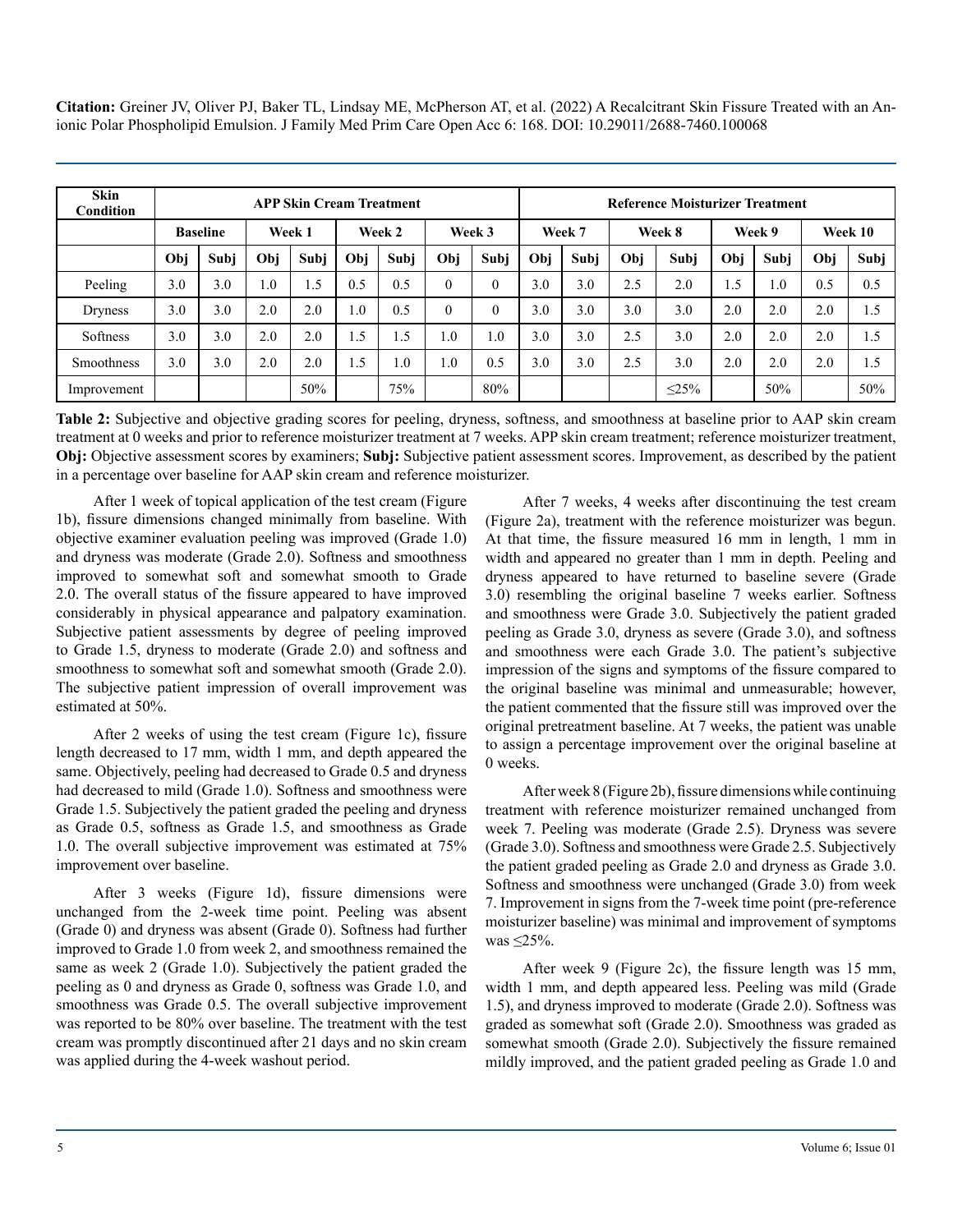dryness as Grade 2.0. Softness and smoothness were graded as somewhat soft and somewhat smooth respectively (Grade 2.0), and overall was estimated to be 50% improved over pre-reference moisturizer use beginning at the 7-week time point.

2.0. Softness and smoothness remained the same as at week 9. Subjectively the patient graded peeling as Grade 0.5 and dryness as Grade 1.5. Softness and smoothness had improved to Grade 1.5. Overall improvement was estimated as 50% over pre-reference moisturizer use beginning at 7-weeks.

After week 10 (Figure 2d) fissure dimensions remained the same as at 4 weeks. Peeling was grade 0.5, and dryness was Grade



**Figure 2: a)** Clinical photograph of foot fissure after cessation of all treatment for 4 weeks; **b)** 1 week following daily treatment using the reference moisturizer; **c)** 2 weeks after daily treatment using the reference moisturizer foot cream; **d)** 3 weeks of daily treatment using the reference moisturizer. All figures approximate the same magnification.

# **Discussion**

Foot fissures originating in weight-bearing regions are common, can be difficult to heal, and can be painful enough to make ambulation difficult. Fissures of the foot may be severe enough to preclude ambulation. Left untreated eventually fissures can lead to a portal of entry of infection with possible complications. This report demonstrates the superiority of an Anionic Phospholipid (APP)-based cream over a reference moisturizer in a patient with a recalcitrant foot fissure. The improvement, superiority and maintenance of the skin with APP emulsion has been demonstrated in other skin maladies involving deficient skin hydration [8,9]. Healing a fissure resulting from poorly hydrated skin and especially on skin with hyperkeratinized epithelia such as the sole of the foot requires hydration [12,13]. Hydration of dry surface cells and intercellular "bricks and mortar" [2,3] leads to softening of the skin providing the medicant is massaged into and taken up by the skin cells and surrounding intercellular lamellae. Even without debridement of epithelium in the present case, the skin softened with daily massage with skin cream containing APP. It is hypothesized that the APP penetrates the skin and forms "chemical complexes," i.e., bonds in the cell membrane lamellar bilayers [8,9].

The skin fissure was present on the ball of the foot overlying the distal region of the first metatarsal bone, that region between the toes and the arch of the foot or the region that bears the greatest weight when weight is redistributed anteriorly in the heel to toe movement during ambulation. In the present case, the fissure was present for over 11 years and numerous attempts to heal the fissure with a variety of lubricants and medicants were not successful. With the ball of the foot having the greatest weight, the skin fissure was difficult to heal as the supported weight would stretch the skin resulting in structural deformation that discouraged healing. The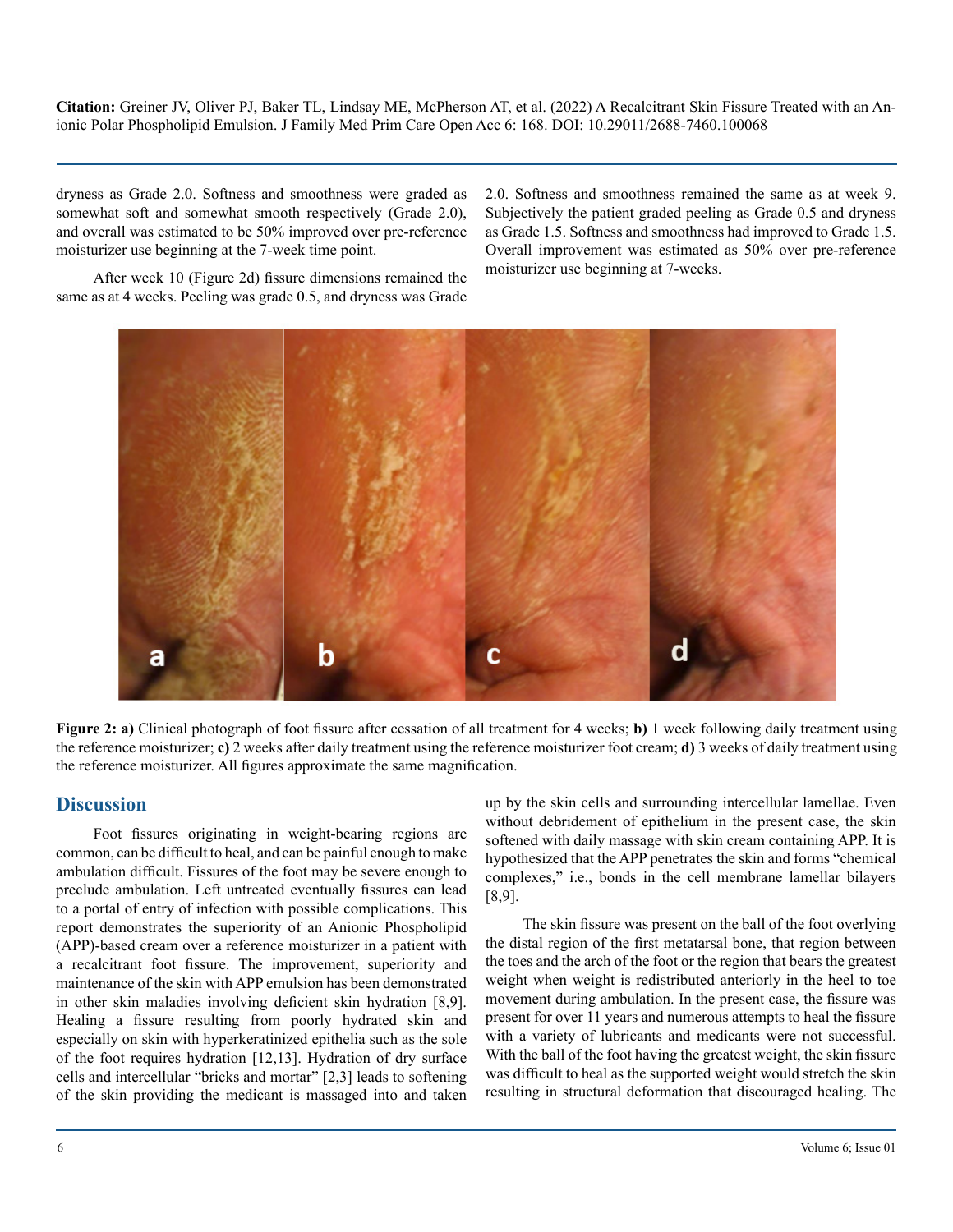fissure in this case was oriented perpendicular to the toes and not aligned with foot skin rhytids (Figure 1). With ambulation and accompanying flexion of the foot, one might expect a fissure as well as rhytids to align parallel to the base of the toe's perpendicular to the major axis of the foot. Since a rhytid may be the forerunner of a fissure, the perpendicular alignment of the fissure in this case is unexpected. As such, with natural to-and-fro foot movement, e.g., during standing (balancing), walking, or running, might discourage healing.

Moisturizing skin creams available commercially primarily are used to maintain the stratum corneum. These creams, however, address symptoms [e.g., dryness, peeling (desquamation)] but not the primary cause of most skin maladies, which are the compromised bilayers and lamellae of the lamellar system [8,9]. The lamellar system is present in the extracellular spaces between the corneocytes, which are filled with polar lipids that form the bilayers and lamellae (Figure 3). In a well-functioning lamellar system, each lipid bilayer is separated from adjacent lipid bilayers by a layer of organized water. These lamellae are stacked and fill the spaces between the corneocytes. If the lipids are compromised or water evaporates, a variety of skin maladies can result including dryness, peeling (desquamation) and the appearance of rhytids of the skin. Organization of the lamellae is a biochemical process, and, as such, lamellae can repair themselves without intervention by living cells provided the requisite polar molecules are present. Desiccation occurring in the lamellar system can cause the bilayers to align themselves into a crystalline-like structure. Such an arrangement compromises the plasticizer (flexibility) property of the interstitial lamellar layers, causing the skin to become hard, brittle, and eventually fracture and form a fissure [14]. When skin is treated with APP cream and the bilayer lamellar system repaired, the natural hydration and organization of water is believed to be restored [15]. The delivery of APP cream into the skin is supported by permeation studies [16].



**Figure 3:** (Top Figure) Oil (yellow figure) and water (blue figure) with natural opposition to one another (arrows). (Middle Figure) A schematic representation of an assemblage of Anionic Polar Phospholipid (APP) molecules (red) with hydrophobic (oil seeking tails oriented on top) and hydrophilic (water seeking polar head groups oriented on bottom). (Bottom Figure) An assemblage of APP molecules interacting strongly with hydrocarbon oily tails (junction between red and yellow figures) and with polar head groups interacting strongly with water (junction between red and blue figures), the complex acting like a zipper.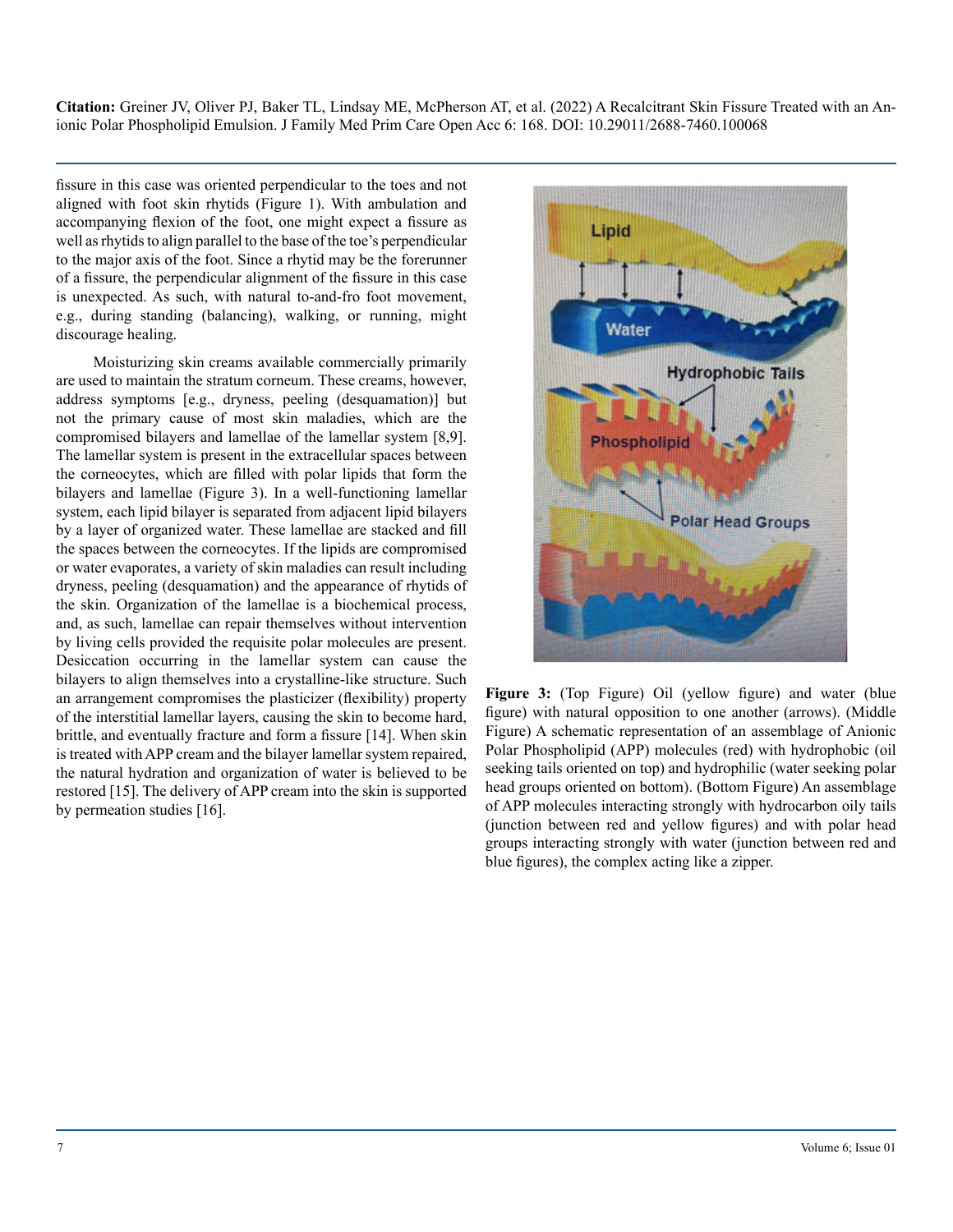There are two potential mechanisms of action unique to the APP cream [8,9]. The first is the repair of the lamellar system via penetration of APP and triglycerides into the bilayers of the stratum corneum. The second is the organization of water through the charged nature of the anionic polar phospholipids (phosphatidylglycerol, phosphatidylinositol, phosphatidylserine) involved. Such actions are thought to repair defects or holes in the strata that result from skin damage and resultant loss of natural polar lipid components. The repair of defects in the lamellar system is due to both the APP and the triglyceride components of the skin cream [8,9]. These molecules are polar and water seeking [3]. Thus, they are attracted to the water in the stratum corneum. Additionally, other layers of the epidermis and underlying dermis are all dependent on how severely the more superficial skin layers have been damaged. This is significant in the case of a skin fissure which affects multiple layers of the skin. The penetrating ability of the APP-skin cream [17] results from the thermodynamics of anionic polar phospholipids. As a result of thermodynamic properties, the phospholipids (phosphatidylglycerol, phosphatidylinositol, phosphatidylserine) contained in the APP formulation provide the driving force for this penetrating action. This includes amphiphilic interactions, such as, hydrogen bonding and organization of water, electrostatic interactions, and the hydrophobic interaction among the lipid side chain phospholipid residues. The hydrophobic interaction is the process that results in water organization (Figure 3) [18].

An APP molecule penetrating the stratum corneum upon arriving at the defective lipid bilayer, will insert itself beside other polar lipids in the existing bilayer. The APP molecule becomes oriented via local physicochemical forces. These forces orient phospholipid hydrophilic ends to hydrophilic ends and hydrophobic ends to hydrophobic ends (Figure 4). Akin to a zipper closing [1,3], the insertion of APP molecules can fill the lamellar system defect, sealing a gap. Sealing a gap re-establishes the organization of the water layers between the lamellae. This organization of the water layers re-establishes hydration of the skin tissue.

Analogous to dry skin, the treatment of dry eye using a novel Anionic-Polar-Phospholipid-(APP)-based emulsion, has been shown to be more effective than any other artificial tear to date, its duration time on the ocular surface has been demonstrated to be >24-hours [4,5]. Although the duration of action time with the APP emulsion skin cream is not known, we hypothesize that it would be at least equivalent to the duration of the artificial tear preparation [7]. It is expected that the APP emulsion eye drop might have a significantly shorter duration of action due to the fluidity of the tear film. The APP emulsion skin cream, with its rather profound and efficient effect on healing the skin surface, may bear similarities to the eye-drop preparations. In the tear film, the APP emulsion appears to augment and improve the tear film phospholipids that function in joining the superficial hydrocarbon-like lipid layer of the tear film with its underlying aqueous layer [4-6].

For the skin, the APP emulsion skin cream augments the phospholipids in the lamellar system [8,9]. It is of particular interest that the relatively thick keratinized stratified squamous epithelium of the skin on the ventral surface of the foot permitted absorption of the APP skin cream. This is likely because of the sparse or near absence of the important "mortar" between the cells in such a "hard" skin surface as in the ventral foot. It is the absence, or near absence, of this mortar that likely facilitates the APP skin cream penetration while it fills gaps and rebuilds the tissue, re-establishing skin smoothness and with hydration, skin suppleness as observed in this case.

The principal difference between the APP skin cream and the reference moisturizer was believed to be that APP repaired the fissure faster and more completely over the 3-week course of treatment (Figures 1d and 2d). There was not as dramatic a change in the fissure with the reference foot cream, as the reference cream did not appear to be as effective in closure or repair of the fissure (Figure 2). The ability of the skin to absorb the APP skin cream [16,17] and its coincident efficiency of healing was remarkable and well tolerated. Further was the observation that there was no remaining residue from the cream after application by rubbing. The APP cream is not visible and absorbs into the skin [16,17], thus avoiding product soiling of bedding (sheets) or foot coverings nor does it necessitate removal of residual product from the skin. Removal of product is not necessary due to its ability to absorb into the skin. As a result the APP skin cream is more effective, saves application time, and appears to obtain superior results. Traditionally moisturizers and humectants frequently require removal of unwanted residues. The presence of residues affects quality of life, ease of use, and soiling of clothing by attracting foreign bodies on residual skin cream product. The APP-skin cream resulted in marked improvement after 1 week (Figure 1b) compared to the reference moisturizer (Figure 2b) considered to be a market leader. APP cream continued to show observable improvement throughout the 3-week test period (Figures 1c and 1d).

.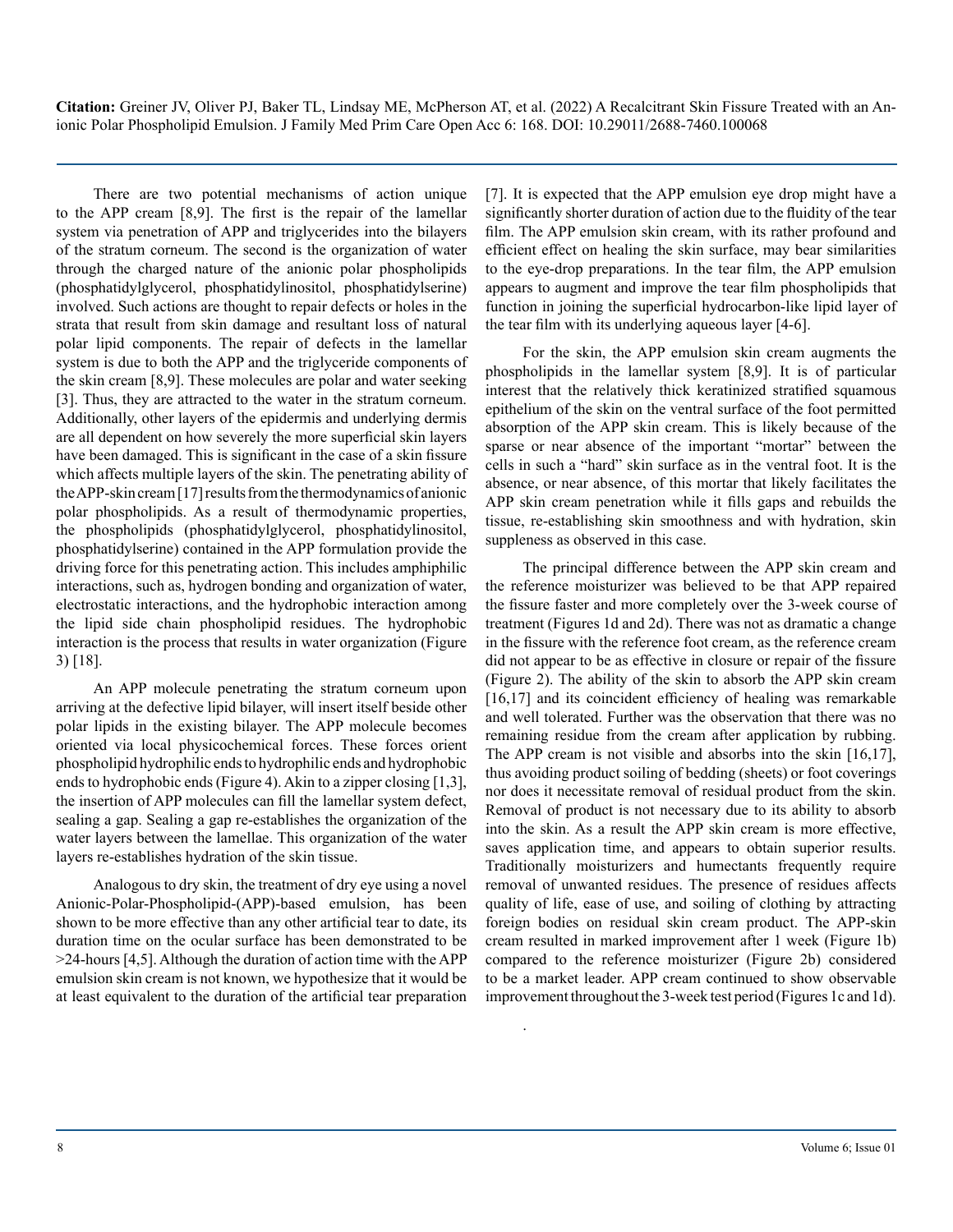

**Figure 4:** Illustrated model after Rawlings [20] of the covalently bound lipid bilayers (medium sized round circles) separated by water layers in the *stratum corneum* (main figure). The hydrophilic polar headgroups (small round solid red circles) face and organize the water (blue) into layers. The inset, detailing the Lipid Bilayers (upper right) is depicted by a small white square in the main figure. The hydrophobic lipid tails of polar phospholipids are oriented in such a fashion so as to organize the phospholipids into a bilayer. Desmosomes are pictured joining skin corneocytes together.

# **Conclusion**

In conclusion, these observations demonstrate that the use of APP cream technology may overall improve signs and symptoms of fissures and peri-fissure xerosis of the foot. The importance of being able to improve recalcitrant and painful foot fissures is that it positively affects the quality of life and reduces or prevents the ultimate complications of such fissures. The application of APP cream technology [19] to improve multiple skin conditions or abnormalities is probable. Similar applications to ophthalmic conditions including e.g. dry eye, have demonstrated the healing ability of APP to resolve xerotic disorders of the ocular surface [4- 7]. This unique APP technology [19] offers a potential breakthrough in skin repair and wound healing that would reasonably be expected to be applicable to the treatment of a myriad of skin conditions.

# **Acknowledgement**

The authors acknowledge the support of the Sollay Kenyon Foundation, Baltimore, Maryland and the American Association of Physician Specialists Foundation LLC, Tampa, Florida.

#### **References**

- 1. [Scanu AM \(1978\) Ultrastructure of serum high-density lipoproteins:](https://pubmed.ncbi.nlm.nih.gov/220487/)  [Facts and models. Lipids 13: 920-925.](https://pubmed.ncbi.nlm.nih.gov/220487/)
- 2. [Nemes Z, Steinert PM \(1999\) Bricks and mortar of the epidermal](https://pubmed.ncbi.nlm.nih.gov/10231017/)  [barrier. Exp Mol Med 31: 5-19.](https://pubmed.ncbi.nlm.nih.gov/10231017/)
- 3. [Del Rosso JQ, Levin J \(2011\) The clinical relevance of maintaining the](https://www.ncbi.nlm.nih.gov/pmc/articles/PMC3175800/)  [functional integrity of the stratum corneum in both health and disease](https://www.ncbi.nlm.nih.gov/pmc/articles/PMC3175800/)[affected skin. J Clin Aesthet Dermatol 4: 22-42.](https://www.ncbi.nlm.nih.gov/pmc/articles/PMC3175800/)
- 4. [Glonek T, Greiner JV, Korb DR \(1990\) Dry eye treatment solution and](https://patents.google.com/patent/US4914088A/en)  [method. United States Patent 4,914,088.](https://patents.google.com/patent/US4914088A/en)
- 5. [Glonek T, Greiner JV, Korb DR \(1994\) Dry eye treatment process and](https://patents.google.com/patent/US5278151A/en)  [solution. United States Patent 5,294,607.](https://patents.google.com/patent/US5278151A/en)
- 6. [Korb DR, Greiner JV, Glonek T \(2002\) The effects of anionic and](https://pubmed.ncbi.nlm.nih.gov/12613951/)  [zwitterionic phospholipids on the tear film lipid layer Adv Exp Med Biol](https://pubmed.ncbi.nlm.nih.gov/12613951/)  [506: 495-499.](https://pubmed.ncbi.nlm.nih.gov/12613951/)
- 7. [Korb DR, Scaffidi RC, Greiner JV, Kenyon KR, Herman JP, et al.](https://pubmed.ncbi.nlm.nih.gov/16044071/)  [\(2005\) The effect of two novel lubricant eye drops on the tear film lipid](https://pubmed.ncbi.nlm.nih.gov/16044071/)  [layer thickness. Optom Vis Sci 82: 594-601.](https://pubmed.ncbi.nlm.nih.gov/16044071/)
- 8. [Korb DR, Glonek T, Greiner JV \(1998\) Skin care preparation and](https://patents.justia.com/patent/5738856)  [method. United States Patent, Patent Number 5,739,856.](https://patents.justia.com/patent/5738856)